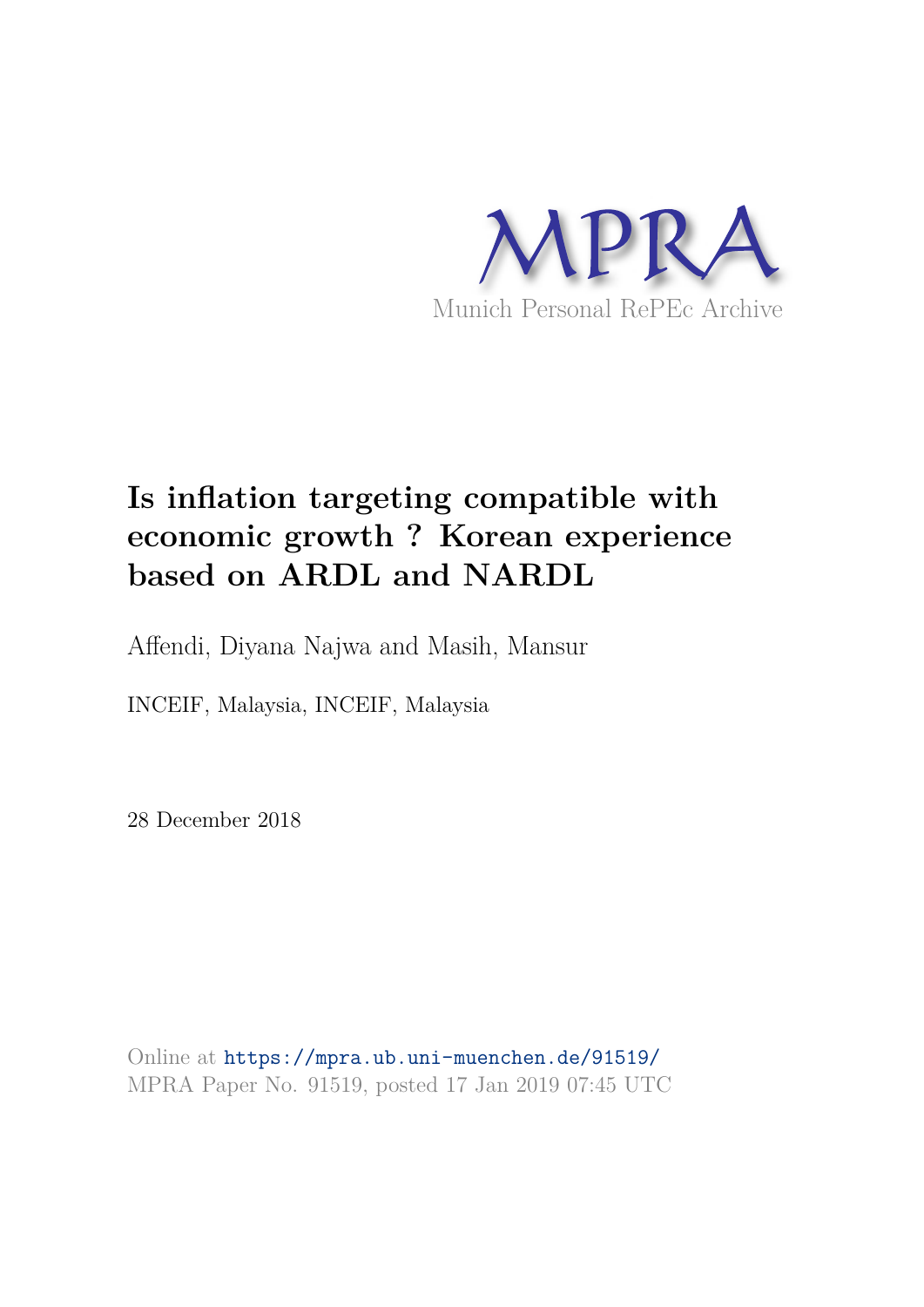# **Is inflation targeting compatible with economic growth ? Korean experience based on ARDL and NARDL**

Nur Diyana Najwa Affendi<sup>1</sup> and Mansur Masih<sup>2</sup>

#### **Abstract**

<u>.</u>

The relationship between inflation and growth has been one of the most widely researched topics in economics. Studies have shown various outcomes, deeming positive, negative and non-existence of relationship between the two macroeconomic variables, and the result varies among the areas of study. The complex dynamics between inflation and growth has made it difficult for policy makers to comprehend whether inflation targeting policy will result in favourable or adverse effect to the economic growth. This paper aims to study the relationship between inflation and economic growth in South Korea, one of the fastest growing economies in Asia. Consumer Price Index (CPI) will be used as an indicator for inflation and GDP by market price is used to represent the economic growth. Using the recent time series techniques, ARDL and NARDL, the study seeks to find the long-term relationship and causality between the two variables. Based on the results, it is found that inflation is exogenous, while GDP is endogenous. The relationship between inflation and GDP is also found to be asymmetric in the long run. The policy implication of this study is that the central bank of Korea should not adopt inflation targeting policy while having the objective of boosting the GDP in mind since they are conflicting macroeconomic objectives. Instead, inflation targeting policy should be applied mainly to focus on keeping the price stability.

**Keywords**: Inflation, Economic growth, ARDL, NARDL

<sup>&</sup>lt;sup>1</sup>Graduate student in Islamic finance at INCEIF, Lorong Universiti A, 59100 Kuala Lumpur, Malaysia.

<sup>2</sup> **Corresponding author**, Professor of Finance and Econometrics, INCEIF, Lorong Universiti A, 59100 Kuala Lumpur, Malaysia. Email: mansurmasih@inceif.org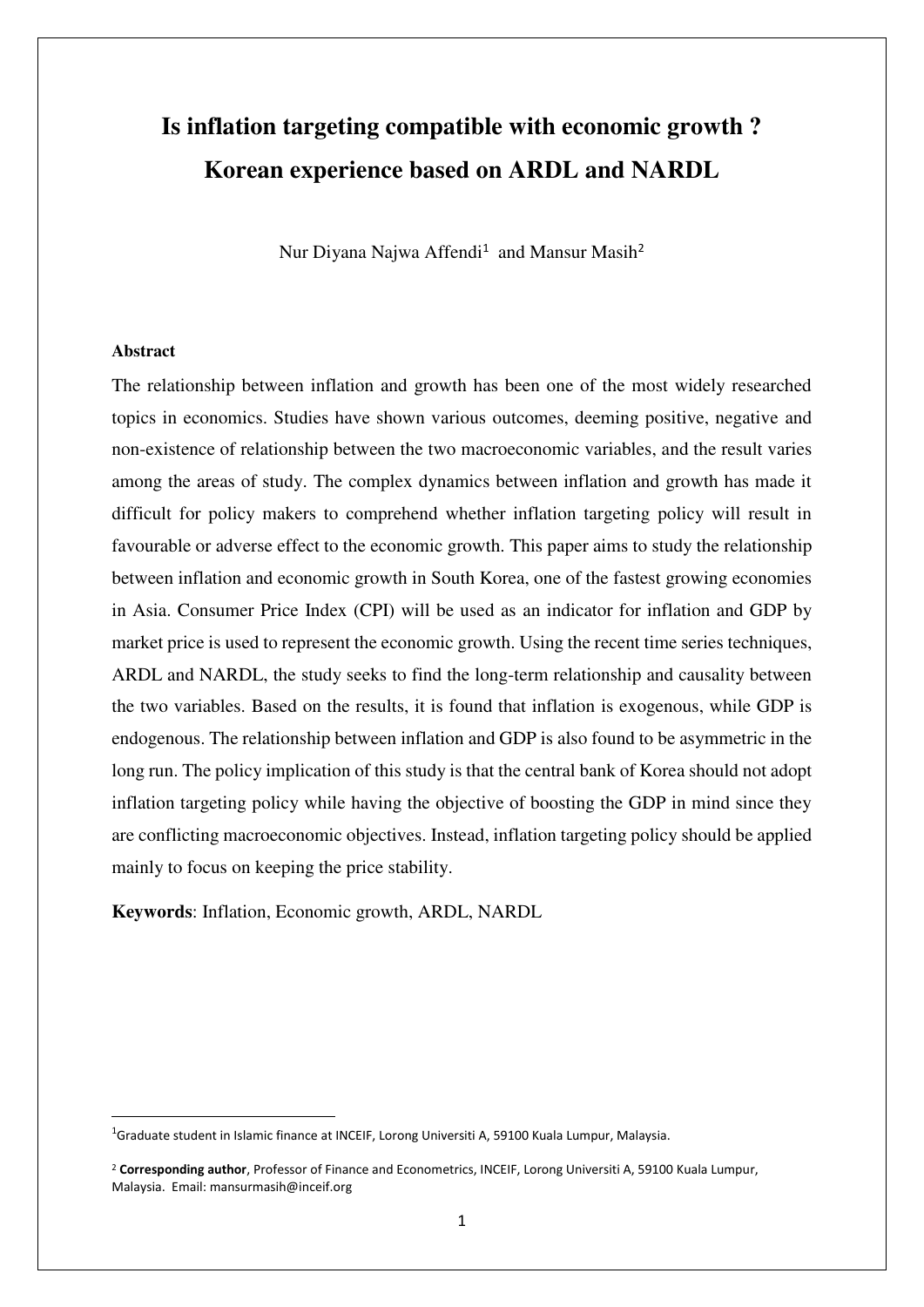# **Introduction**

Inflation is a condition when there is a general rise in the price of goods and services in the market. It can be caused by a number of reasons, for instance the overall demand for goods and services in an economy increases more rapidly than the economy's production capacity. It creates a demand-supply gap. With higher demand and lower supply, price will increase. Besides that, increase in money supply in an economy also leads to inflation. With more money available to the individuals, there will be more spending. This increases the demand, and leads to price rise. In all such cases when demand increases, the money loses its purchasing power. Therefore, inflation is always expressed as percentage decrease in the [purchasing power](https://www.investopedia.com/terms/p/purchasingpower.asp) of a nation's currency. As prices rise, the impact to general cost of living for the common public will push the monetary authority of a country to take the necessary measures to keep inflation within permissible limits and keep the economy running smoothly. Therefore, inflation targeting has been one of the most popular monetary policy objective both for developed and developing countries. Inflation targeting involves keeping the inflation level to a certain low percentage by using monetary policy tools such as interest rate.

However, inflation may not necessarily be bad for the economy. The existence of inflation is often a sign that an economy is booming and growing. Studies have shown that a certain level of inflation helps to boost the economy, and is important to trigger production. This raises a crucial question, whether inflation should be controlled in order to ensure continuous and sustainable economic growth?

The paper will seek to address the issue by looking at empirical data derived from South Korea. South Korea is known as one of the most fastest growing economies in Asia and was the quickest to recover after the Asian financial crisis in 1997-98. It is also interesting to note that South Korea has been adopting inflation targeting policy since 1988 (Kim & Park, 2006). This study will make an humble attempt to identify the lead-lag relationship between inflation and GDP, as the focus variables, while export, import and exchange rate as control variables.

Based on this study, it is found that inflation should not be used as a policy measure to enhance economic growth since inflation is the most exogeneous variable while GDP is the most endogenous variable. The direction of causality is from inflation to GDP, instead of the other way around. The relationship between inflation and GDP is also found to be asymmetric in the long run. The policy implication of this study is that the central bank of Korea should not adopt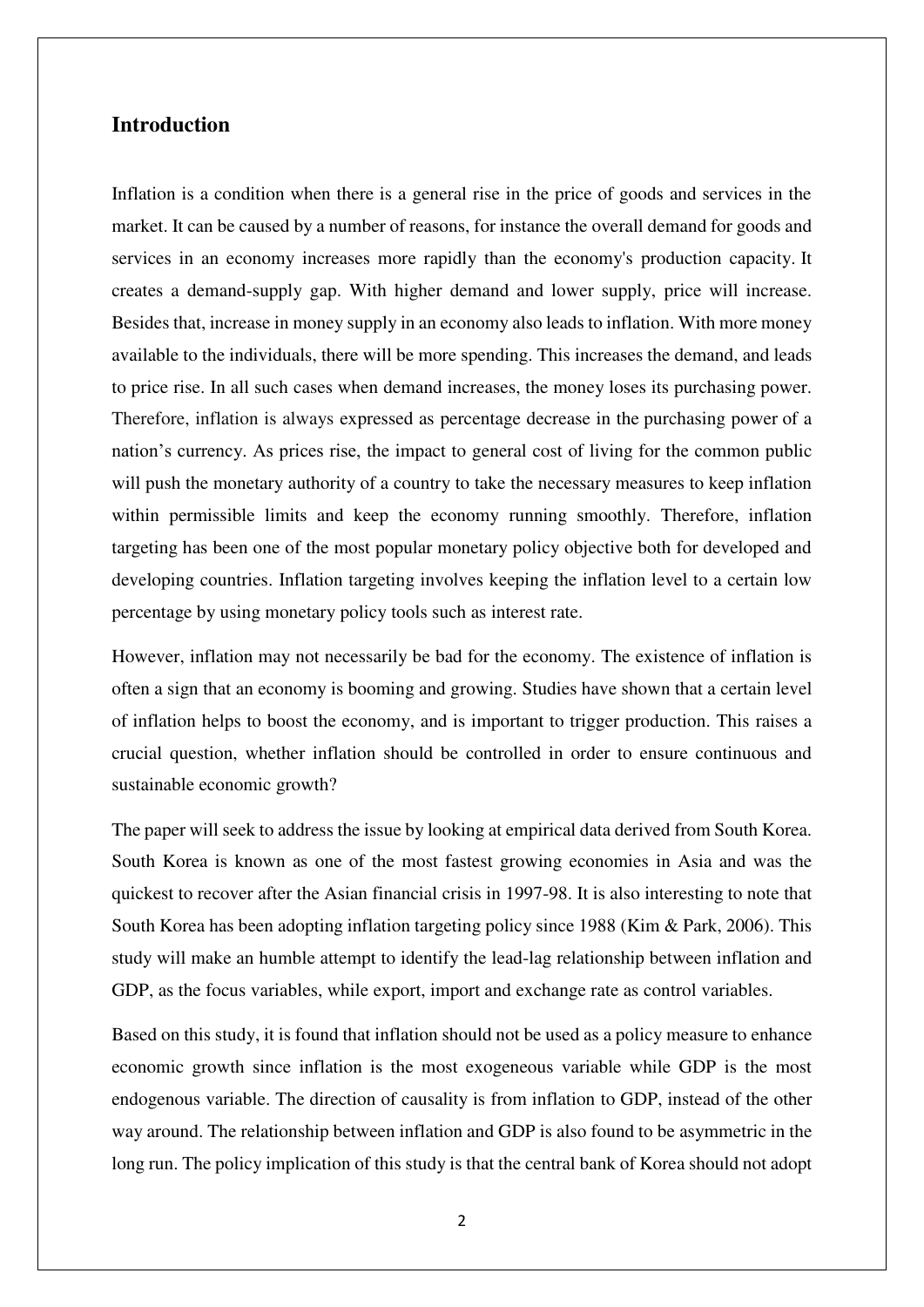inflation targeting policy while having the objective of boosting the economy in mind since they are conflicting macroeconomic objectives. Instead, inflation targeting policy should be applied mainly to focus on keeping the price stability.

The subsequent sections of this paper are organised as follows: Section 2 describes the theoretical underpinnings of inflation and economic growth; Section 3 provides the empirical evidences of prior literatures; Section 4 outlines the data used in this study; Section 5 deliberates on the methodology, results and the economic interpretation; while Section 6 concludes with policy implications and limitations as well as suggestion for further research.

# **Theoretical Underpinnings**

Inflation is one of macroeconomic variables that has been frequently quoted against the growth and well-being of an economy. There are two sides of arguments for and against inflation, although the general view is inflation comes as detrimental to the economic growth. This is supported by the fact that there are a lot of countries which implement inflation-targeting strategy as a part of their monetary policy. The country in study, which is South Korea, has also deployed the strategy since 1998, as a consequence to the Asian financial crisis at that time.

In the first year of implementing the inflation targeting policy, the rate of change of the CPI decelerated sharply to a little over 1% in 1999 - after years of inflation averaging more than 5%. Since then, the annual rates of inflation in terms of the CPI and core CPI have remained around 3-4%, mostly within the target ranges. Generally, this record suggests that inflation targeting has been effective in sustaining price stability in Korea(Kim & Park, 2006). However, since the crisis, economic recession is seen as the bigger concern than inflation. The lowered inflation level at that moment was not seen as the biggest contributor to the spiking economic growth following the years after.

To elaborate more on the arguments against inflation, firstly, we take the condition when inflation in the economy is high. The high inflation means prices of goods and services is expensive, therefore lowering exports volume. This could be detrimental to economic growth since domestic goods and services lose its competitiveness. Households and companies may opt for imported goods which are relatively cheaper to domestic products. On top of that, high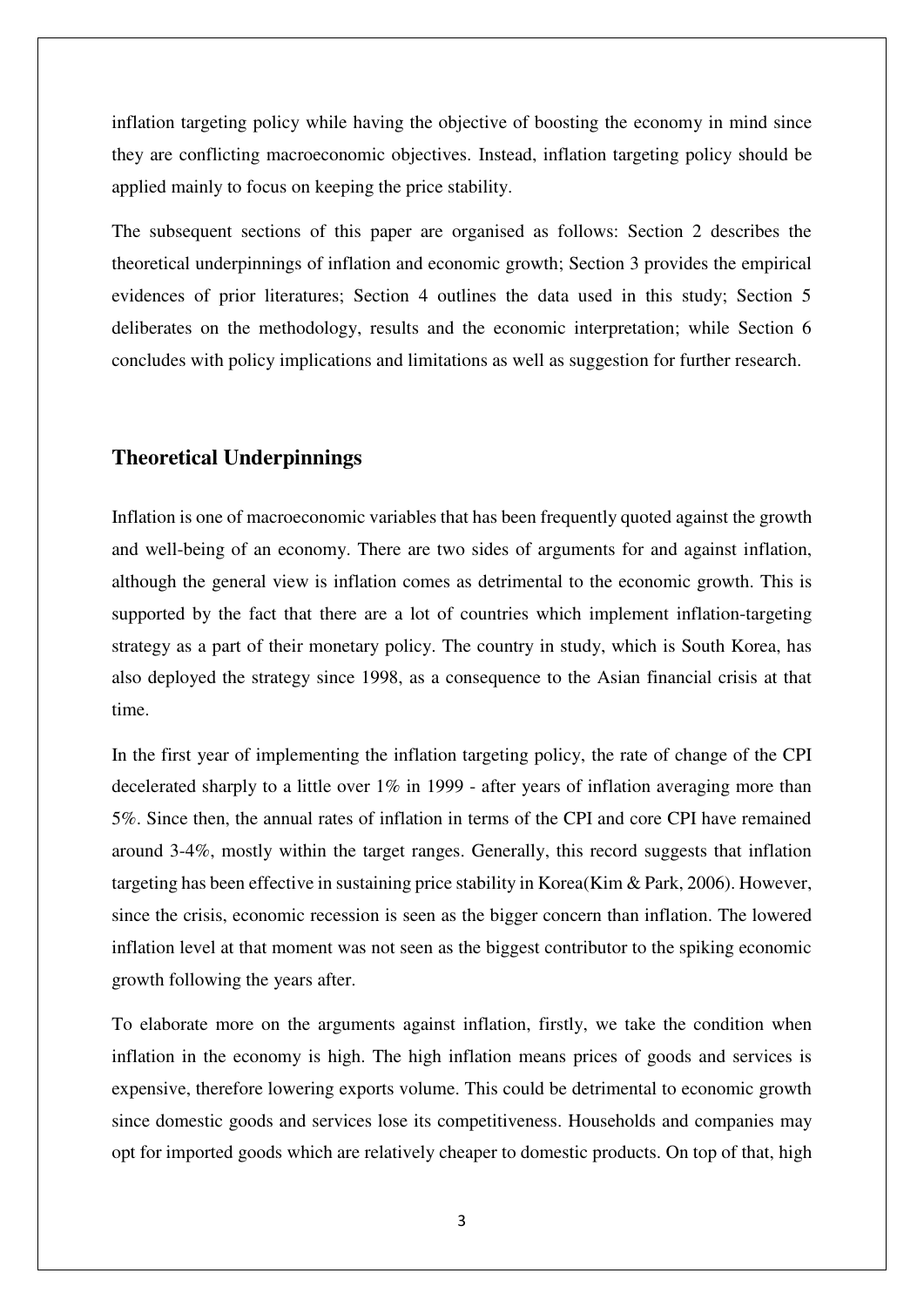inflation will cause households to lose their purchasing power, and thus lowering consumption. On the firm level, companies may choose to defer capital investment in expectation of lower demand for goods and services. In relating inflation with exchange rate, high inflation will also increase the probability of depreciation in home currency. The uncertainty associated with high inflation will also reduce the inflow of foreign investments into the country. These aggravating effects to the economy are the basis of why policy makers choose to adopt the inflationtargeting policy.

However, inflation may not always be bad for the economy. Advocates of inflation would rather emphasis that only inflation of extreme level would be detrimental, while a low and adequate inflation might be essential to trigger growth in a stagnant economy. When the economy is not running at maximum capacity, there is unused labor or resources. Inflation theoretically helps boost production, as when there is increased spending, it translates to higher aggregate demand. In addition, economist Keynes (2013) is of view that inflation is needed to avoid a condition called Paradox of Thrift. If consumer prices fall consistently because the country is becoming too productive, consumers learn to hold off their purchases to wait for a better deal. The effect of this paradox is reduced aggregate spending, leading to less production, layoffs and eventually slowed economy. Besides that, higher wages during inflationary period is seen to ease debt burden as people would have more money to pay back their debts.

However, the above arguments stand in theory while empirical evidences yield mixed results. The following section will present the empirical evidences obtained from prior literatures.

# **Literature Review**

Among literatures that founds negative relationship between inflation and economic growth is Saaed (2007) that explored the relationship between inflation and economic growth in Kuwait, using annual data of real GDP and CPI for the period of 1985 to 2005. The result shows a longrun and strong inverse relationship between CPI and real GDP in Kuwait. Ahmed and Mortaza (2005) studies the same relationship using the same indicators for Bangladesh and finds that there exists a statistically significant long-run negative relationship between inflation and economic growth for the country. Faria and Carneiro (2001) investigated the relationship in the context of Brazil and finds that although there is negative relationship between inflation and economic growth in the short-run, inflation does not affect economic growth in the long-run. Shitundu and Luvanda (2000) examine the impact of inflation on economic growth in Tanzania.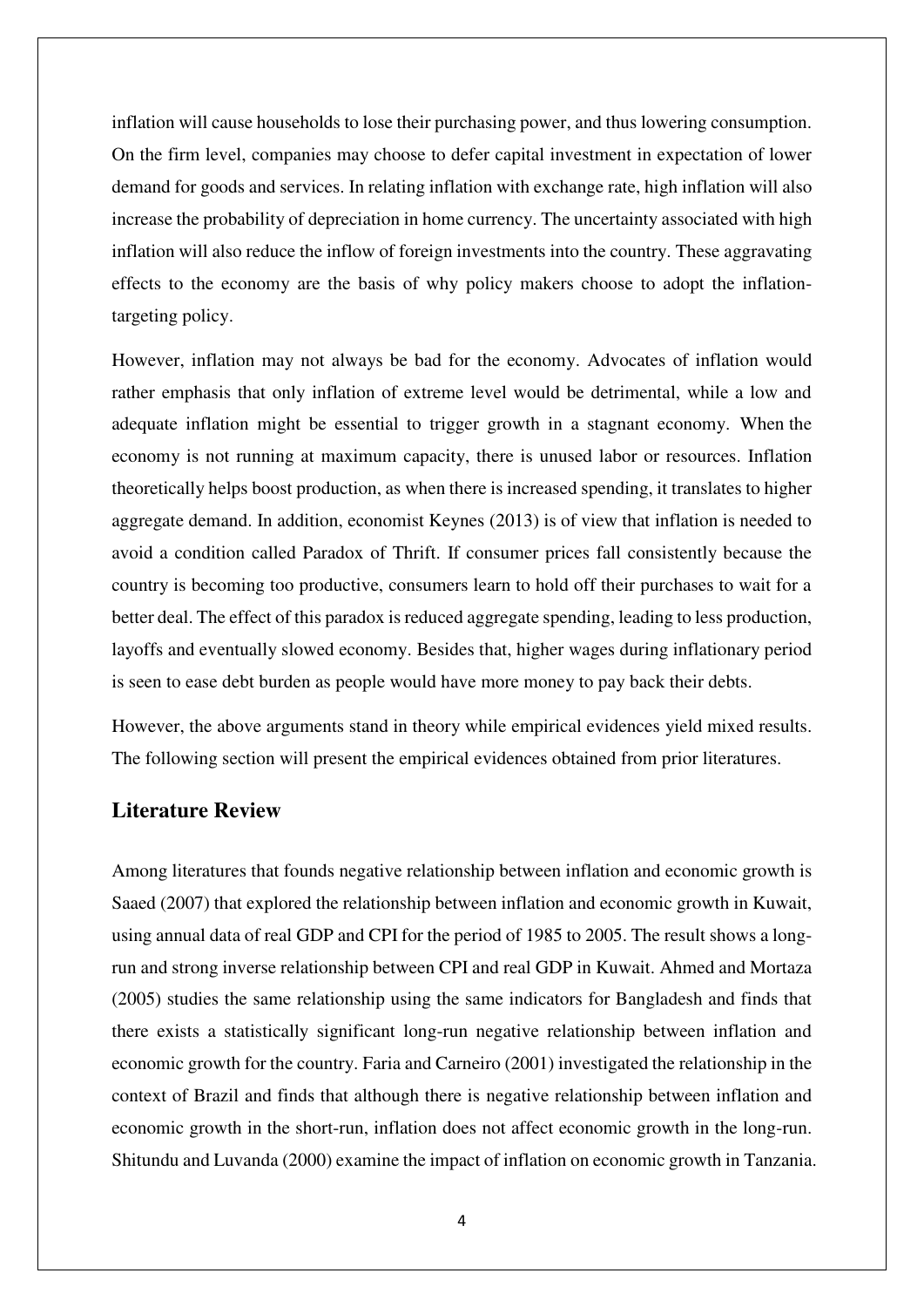The empirical results obtained suggest that inflation has been harmful to economic growth in Tanzania. These are but a few recent literatures that stands on the premise of negative relationship between inflation and economic growth.

On the other hand, there are also studies that have proven otherwise. Mallik and Chowdhury (2001) for instance, have found out that inflation and economic growth are positively related. They have conducted cointegration analysis of inflation on economic growth for four South Asian countries, namely Bangladesh, India, Pakistan, and Sri Lanka). Xiao (2009) also finds that in the long run inflation is positively relate to economic growth from the empirical data of China from the year 1978 to 2007. Additionally, there are also studies that finds that there is no conclusive empirical evidence for either positive or negative relationship between the two variables.

In recent studies, the focus when it comes to inflation is to find an optimum level that is not excessive and too high that would adversely impact the economy, but also not to a point of non-existence or zero inflation, as that would mean absence of stimulating factor for the economy. (Mubarik, 2005) for example, suggests 9 percent threshold level of inflation for Pakistan based on his study using the data from 1973 to 2000. However, the optimum level of inflation or measuring inflation threshold is beyond the scope of this paper. This study will only focus the existence of long run relationship between inflation and economic growth in South Korea, as well as the causal direction between the two. It will determine whether inflation is the leading or lagging variable and the result will determine whether it can be used to spur economic growth.

# **Data and Variables**

The study employs quarterly data of extracted from the Thomson Reuters Datastream, from a period of Q4 1980 until Q2 2018. All data comes from one resource, which is the Bank of Korea. The variables used in the study are represented in the table below;

| <b>Variable</b>  | <b>Symbol</b> | <b>Proxy</b>                       |
|------------------|---------------|------------------------------------|
| <b>GDP</b>       | <b>GDP</b>    | GDP at market price                |
| <b>Inflation</b> | <b>INF</b>    | <b>Consumer Price Index</b>        |
| Import           | $_{\rm IP}$   | Total import of goods and services |
| <b>Export</b>    | EP            | Total export of goods & services   |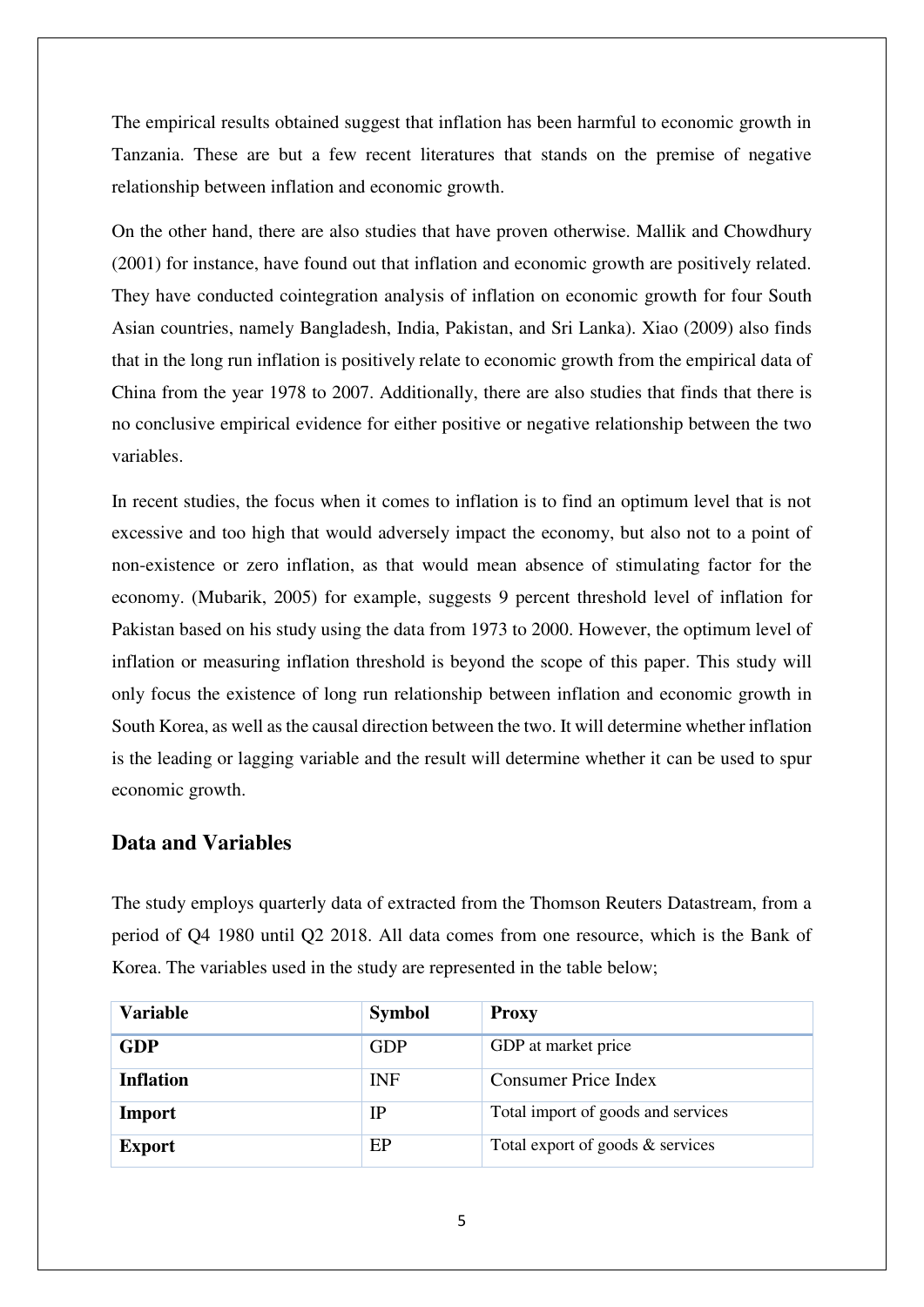| <b>Exchange rate</b> |  |
|----------------------|--|
|----------------------|--|

# **Methodology and Empirical Results Analysis**

The study used a combination of time series techniques, autoregressive distributed lags model (ARDL) and non-linear autoregressive distributed lags (NARDL). Time series is adopted as it is the most suitable technique compared to regression. Unlike regression that assumes linear relationship between variables and that a certain economic theory applies, the time series techniques seeks the theoretical relationship to be determine by the data. Besides that, time series technique is also used to find the long term relationship between the variables, which conforms to the focus of the paper; to study the relationship between inflation and GDP in long run.

Common issues of time series data includes auto correlation and heteroscedasticity. To ensure that the data will run smoothly, a series of test will be conducted to take care of both issue. Three unit root tests, namely the Augmented Dickey-Fuller (ADF), Phillips-Perron (PP) and KPSS tests will be conducted on the level and differenced forms of the variables. These tests are essential to confirm that the variables are non-stationary. The results of the tests are as follows;

## *Unit Root Test*

|           | <b>VARIABLE</b> | <b>ADF</b>   | <b>VALUE</b> | T-STAT. | C.V.                              | <b>RESULT</b>  |
|-----------|-----------------|--------------|--------------|---------|-----------------------------------|----------------|
|           | LGDP            | $ADF(1)=SBC$ | 393.0996     | 1.079   | 3.413<br>$\overline{\phantom{a}}$ | Non-Stationary |
|           |                 | $ADF(1)=AIC$ | 399.0668     | 1.079   | 3.413<br>$\overline{\phantom{a}}$ | Non-Stationary |
|           | <b>LINF</b>     | $ADF(5)=SBC$ | 499.1539     | 0.115   | 3.415<br>$\overline{\phantom{a}}$ | Non-Stationary |
| FORM      |                 | $ADF(5)=AIC$ | 511.0883     | 0.115   | 3.415<br>$\overline{a}$           | Non-Stationary |
|           | <b>LEP</b>      | $ADF(1)=SBC$ | 268.2023     | 0.145   | 3.413<br>$\overline{\phantom{a}}$ | Non-Stationary |
| <b>DO</b> |                 | $ADF(4)=AIC$ | 276.6589     | 0.457   | 3.411<br>$\overline{\phantom{a}}$ | Non-Stationary |
|           | LIP             | $ADF(1)=SBC$ | 219.8540     | 1.532   | 3.413<br>$\overline{\phantom{a}}$ | Non-Stationary |
|           |                 | $ADF(2)=AIC$ | 225.8212     | 1.532   | 3.413<br>$\overline{\phantom{a}}$ | Non-Stationary |
|           | <b>LXR</b>      | $ADF(1)=SBC$ | 204.7174     | 3.042   | 3.384                             | Non-Stationary |
|           |                 | $ADF(5)=AIC$ | 212.0259     | 2.793   | 3.396<br>٠                        | Non-Stationary |

## **ADF Test**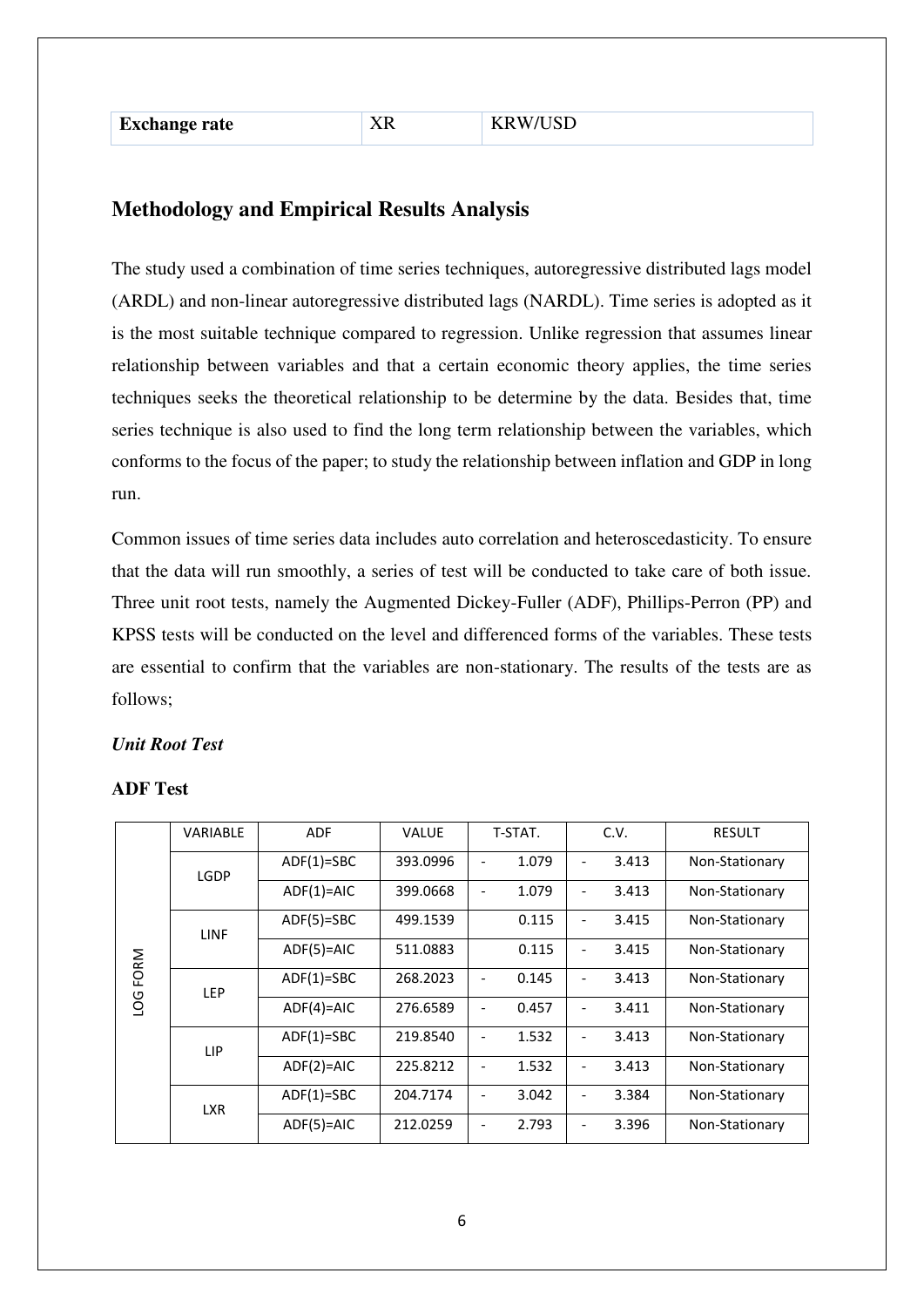|                     | <b>VARIABLE</b> | <b>ADF</b>   | <b>VALUE</b> | T-STAT.                           | C.V.                              | <b>RESULT</b>         |
|---------------------|-----------------|--------------|--------------|-----------------------------------|-----------------------------------|-----------------------|
|                     | <b>DGDP</b>     | $ADF(1)=SBC$ | 379.6332     | 5.047                             | 3.027<br>$\overline{\phantom{a}}$ | Stationary            |
|                     |                 | $ADF(4)=AIC$ | 385.1982     | 2.798                             | 3.094<br>$\overline{\phantom{a}}$ | <b>Non-Stationary</b> |
|                     | <b>DINF</b>     | $ADF(4)=SBC$ | 497.6978     | 3.606                             | 3.094<br>$\overline{\phantom{a}}$ | Stationary            |
| FORM                |                 | $ADF(4)=AIC$ | 506.6280     | 3.606                             | 3.094<br>$\overline{\phantom{a}}$ | Stationary            |
| DIFF.<br><b>DEP</b> | $ADF(2)=SBC$    | 267.1115     | 5.133        | 3.010<br>$\overline{\phantom{a}}$ | Stationary                        |                       |
| 15T                 |                 | $ADF(3)=AIC$ | 274.2379     | 5.585                             | 3.012<br>$\overline{\phantom{a}}$ | Stationary            |
|                     | <b>DIP</b>      | $ADF(1)=SBC$ | 218.2550     | 7.983                             | 3.027<br>$\overline{\phantom{a}}$ | Stationary            |
|                     |                 | $ADF(1)=AIC$ | 222.7201     | 7.983                             | 3.027<br>$\overline{\phantom{a}}$ | Stationary            |
|                     | <b>DXR</b>      | $ADF(1)=SBC$ | 202.3398     | 8.797                             | 2.920<br>$\overline{\phantom{a}}$ | Stationary            |
|                     |                 | $ADF(4)=AIC$ | 208.1026     | 5.369                             | 2.911                             | Stationary            |

The null hypothesis for the ADF test is variable is non-stationary. From the results, all variables in the log form fail to reject the null hypothesis at 5% level, and thus indicates that all are nonstationary. In their first difference form however, all variables appears to be stationary with the exception of GDP. Since ADF test is known to have limitations, which is it can only correct autocorrelation problem (Dickey and Fuller, 1979), the study then proceeds to the PP test. The results are as follows;

## **PP Test**

|          | VARIABLE    | T-STAT. | C.V.  | <b>RESULT</b>  |
|----------|-------------|---------|-------|----------------|
|          | <b>LGDP</b> | 1.160   | 3.502 | Non-Stationary |
|          | LINF        | 0.887   | 3.502 | Non-Stationary |
| LOG FORM | LEP         | 0.173   | 3.502 | Non-Stationary |
|          | LIP         | 0.987   | 3.502 | Non-Stationary |
|          | <b>LXR</b>  | 2.474   | 3.408 | Non-Stationary |

| --<br>-- |
|----------|
|----------|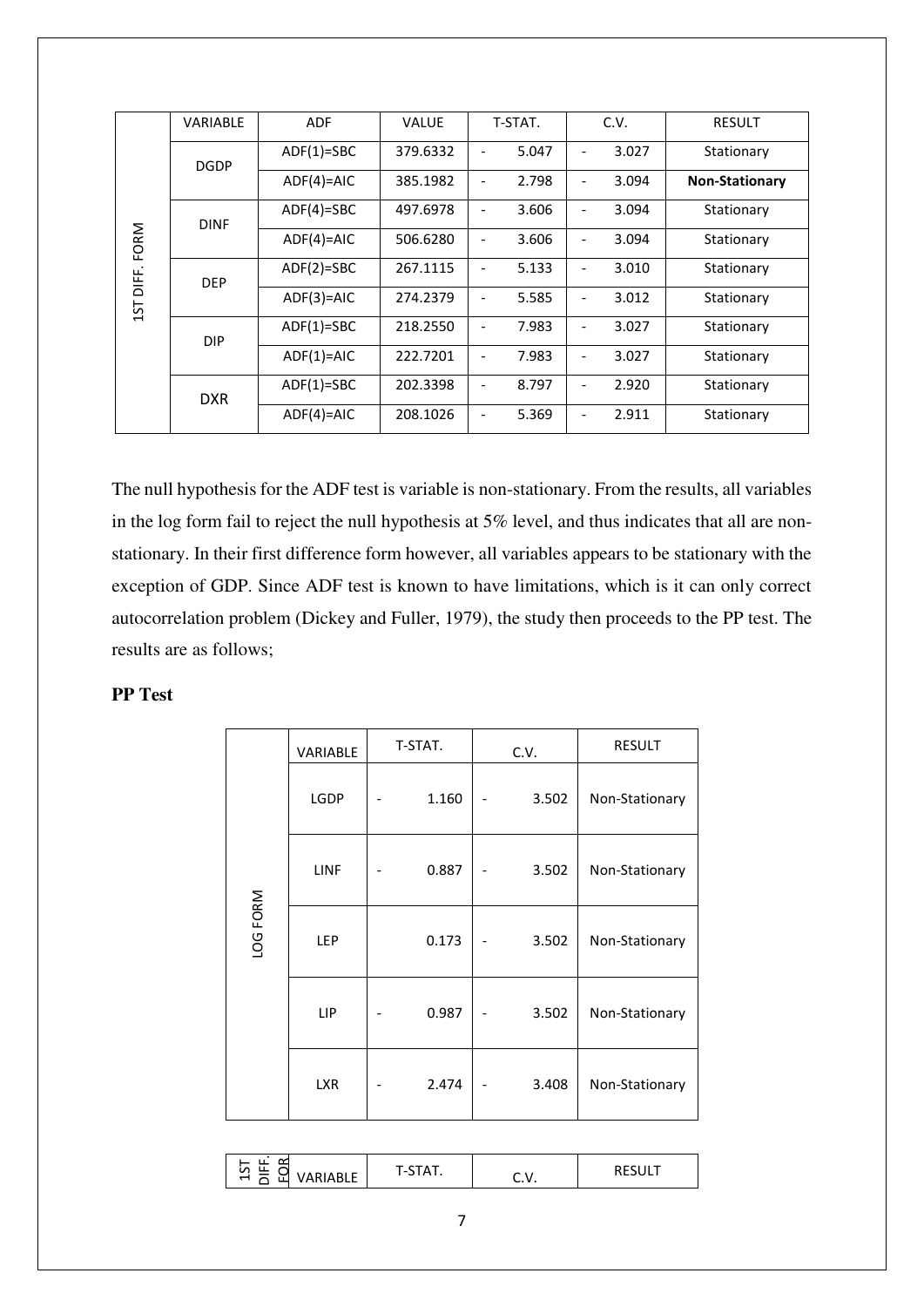| <b>DGDP</b> | 11.782 | 2.901 | Stationary |
|-------------|--------|-------|------------|
| <b>DINF</b> | 9.793  | 2.901 | Stationary |
| DEP         | 12.058 | 2.901 | Stationary |
| <b>DIP</b>  | 11.252 | 2.901 | Stationary |
| <b>DXR</b>  | 10.070 | 2.884 | Stationary |

The Phillips-Perron(PP) test solve both the problem of auto correlation and heteroscedasticity (Phillips and Perron,1988). The results shows that all variable are non-stationary in level form and stationary in its first difference form. The study then proceed to the KPSS test. The results are as follows;

## **KPSS Test**

|          | VARIABLE    | T-STAT. | C.V.  | RESULT             |
|----------|-------------|---------|-------|--------------------|
|          | <b>LGDP</b> | 0.192   | 0.139 | Non-<br>Stationary |
|          | <b>LINF</b> | 0.184   | 0.139 | Non-<br>Stationary |
| LOG FORM | LEP         | 0.168   | 0.139 | Non-<br>Stationary |
|          | LIP         | 0.175   | 0.139 | Non-<br>Stationary |
|          | <b>LXR</b>  | 0.098   | 0.139 | <b>Stationary</b>  |

| $-5$<br>$\propto$ | <b>VARIABLE</b> | T-STAT. | <b></b> | <b>RESULT</b> |
|-------------------|-----------------|---------|---------|---------------|
| ທ<br>↽            | <b>DGDP</b>     |         |         |               |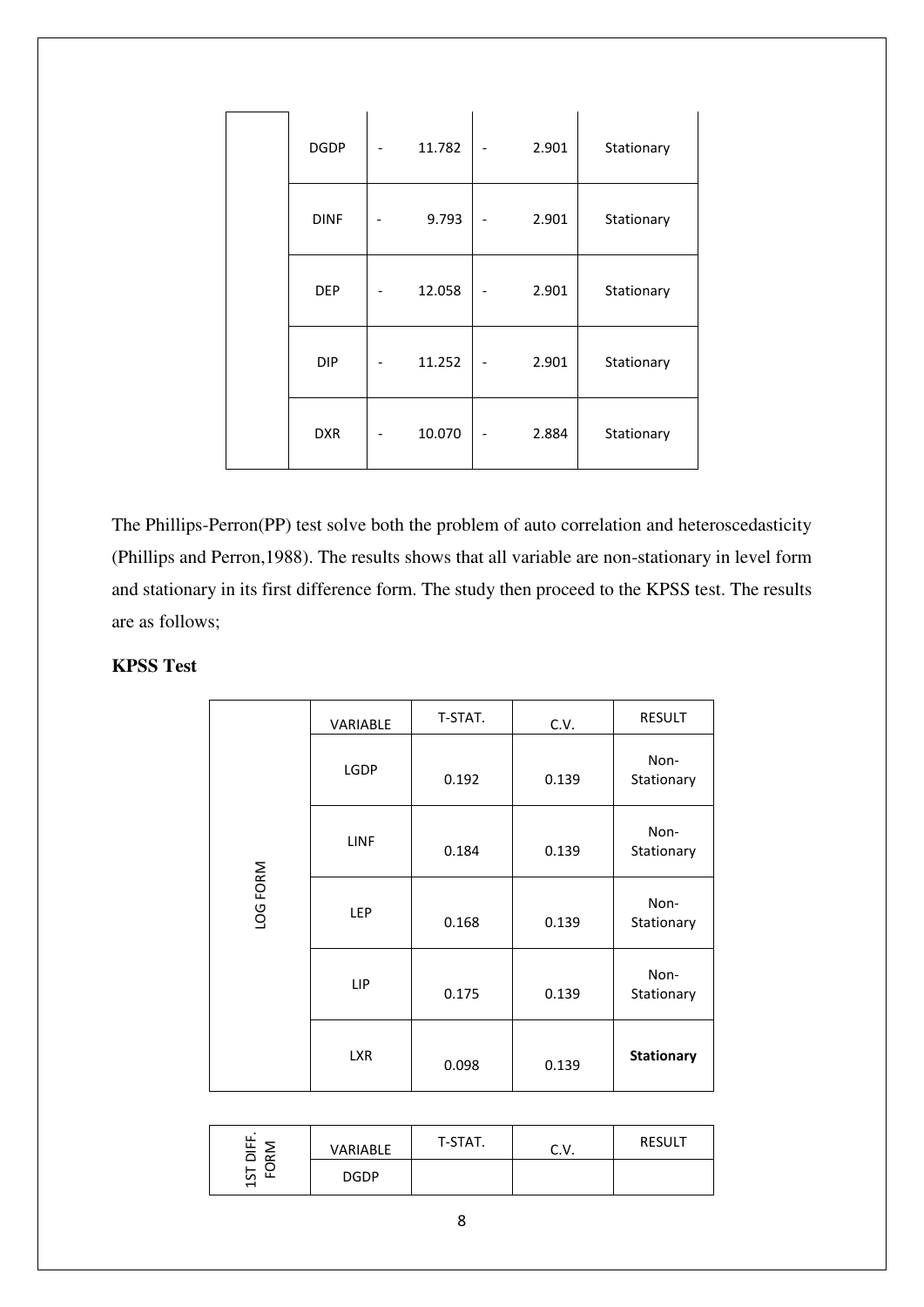|             | 0.657 | 0.428  | Non-<br><b>Stationary</b> |
|-------------|-------|--------|---------------------------|
| <b>DINF</b> | 0.575 | 0.428  | Non-<br><b>Stationary</b> |
| <b>DEP</b>  | 0.348 | 0.428  | Stationary                |
| <b>DIP</b>  | 0.260 | .42757 | Stationary                |
| <b>DXR</b>  | 0.109 | .42757 | Stationary                |

The KPSS test has shown mixed results of the variables in log form and difference form, where the variable LXR is stationary in its level form and both DGDP and DINF are still nonstationary after the first difference. Based on the KPSS test results, the data is not suitable for cointegration test. However, the prevailing ADF and PP test has confirmed that the variables are all non-stationary in level form and stationary in its first difference. Therefore, the study will proceed to the Engle-Granger and Johansen test. The study will later adopt another cointegration test, which is the ARDL test that can identify the long run relationship between the variable while relaxes the requirement for variables to be non-stationary.

### *VAR Order Selection*

Prior to the co-integration tests, it is crucial to determine the optimum number of lag for the variables, hence the order of vector autoregression (VAR) test is conducted. The lag was determined by comparing the results of Akaike Information Criterion (AIC) and Schwarz Bayesian Criterion (SBC). The figure below shows the result of the VAR;

| <b>Selection criteria</b> | No. of Lags |
|---------------------------|-------------|
| AIC                       |             |
| SBC.                      |             |

From the results, AIC indicates five lags while SBC use one lag. The AIC less concerned on over parameter and tend to choose higher order of VAR while SBC on the other hand is more concerned on over parameter and tend to choose lower order of VAR. Given the contradicting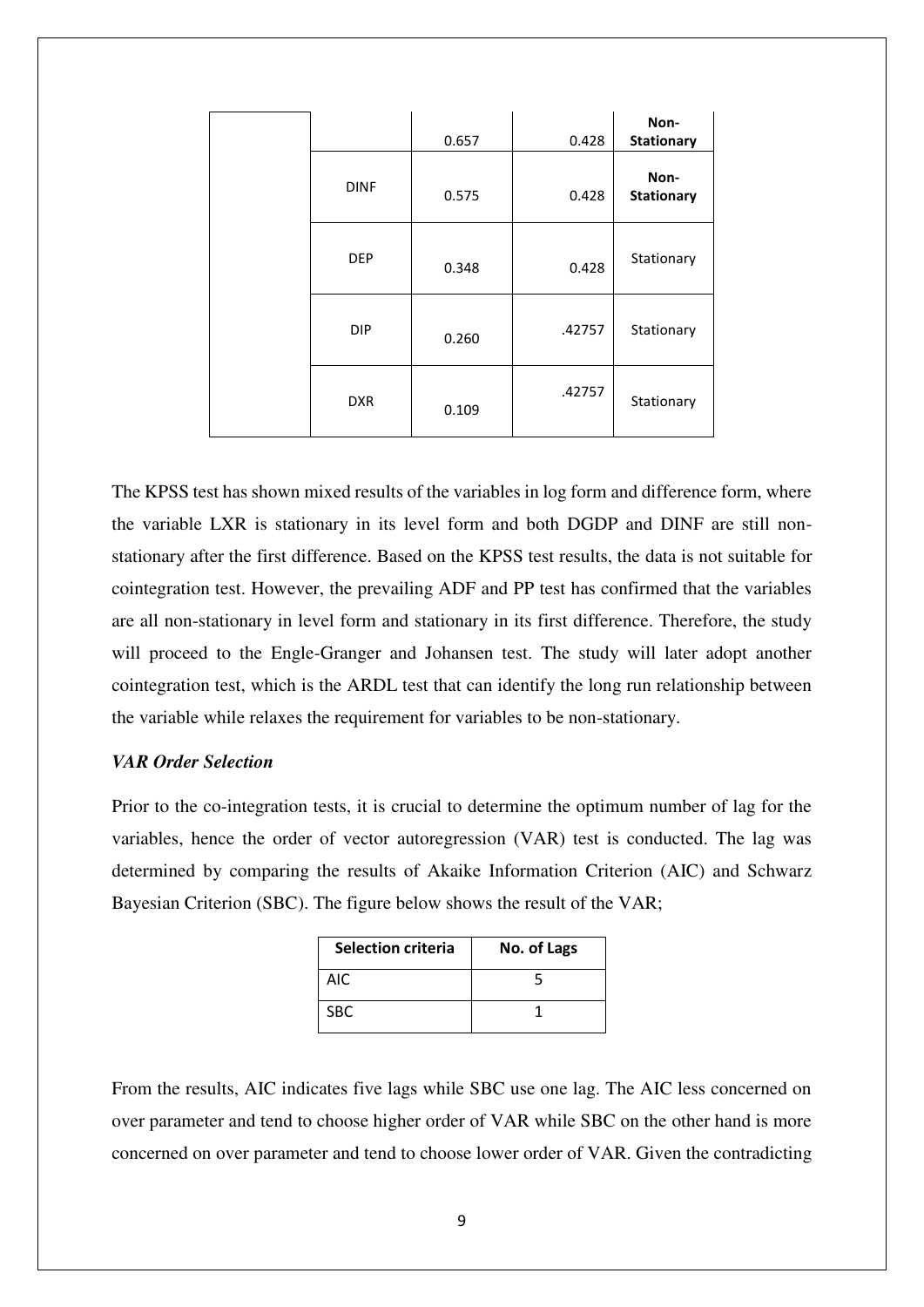nature of AIC and SBC, this study will choose three lag order, i.e. the midpoint of AIC and SBC results. The study now moves to the cointegration tests.

## *Cointegration Test*

## **Engle-Granger**

The cointegration test is conducted to determine whether there is theoretical relationship between the variables in the study. The first cointegration test conducted is the Engle-Granger test that determine the existence of cointegration by examining the error terms of variables. The results are as below;

| <b>VARIABLE</b> | <b>ADF</b>   | <b>VALUE</b> | T-STAT.   | C.V.      | <b>RESULT</b>     | <b>CONCLUSION</b>    |
|-----------------|--------------|--------------|-----------|-----------|-------------------|----------------------|
| LGDP            | $ADF(5)=AIC$ | 300.718      | $-3.179$  | $-4.5129$ | NON-              | NO.                  |
|                 |              |              |           |           | <b>STATIONARY</b> | COINTEGRATION        |
|                 | $ADF(2)=SBC$ | 294.7022     | $-2.8811$ | $-4.5129$ | NON-              | NO.                  |
|                 |              |              |           |           | <b>STATIONARY</b> | <b>COINTEGRATION</b> |

The results of the Engle-Granger(EG) test shows that the null hypothesis is failed to be rejected as t-statistics are smaller than critical value, hence the variables are non-stationary. The results further indicate that there is no cointegration between the variables. This unfavourable result might be connected and explained by the mixed results in unit root test (KPSS test) that discover not all variables were non-stationary. The study will then proceed with Johansen cointegration test.

## **Johansen Test**

The second cointegration test done is the Johansen test. This test is considered more advanced than Engle-Granger test as it could identify the number of cointegrating vectors that exist between the variable (Johansen, 1991). The result of the test as follows;

| <b>Null</b> | <b>Alternative</b> | <b>Statistic</b> | 95% Critical Value | Result        |
|-------------|--------------------|------------------|--------------------|---------------|
| $r = 0$     | $r = 1$            | 51.161           | 37.860             | cointegration |
| $r \leq 1$  | $r = 2$            | 27.958           | 31.790             |               |

| <b>Null</b> | <b>Alternative</b> | <b>Statistic</b> | 95% Critical Value | Result        |  |
|-------------|--------------------|------------------|--------------------|---------------|--|
| r = 0       | r>= 1              | 121.886          | 87.170             | cointegration |  |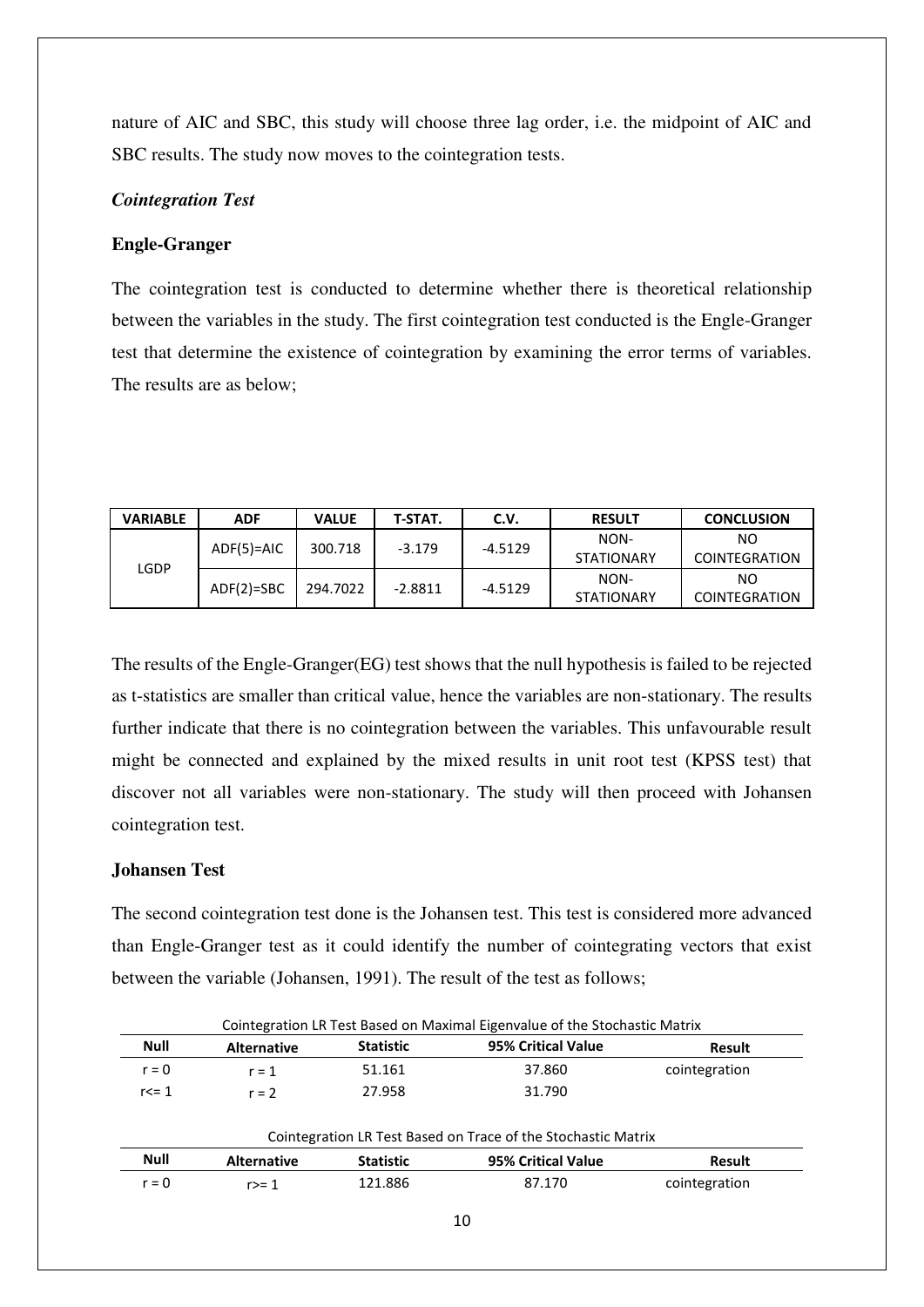| $r < = 1$ | r>= 2  | 70.724 | 63.000 | cointegration |
|-----------|--------|--------|--------|---------------|
| $r = 2$   | $r>=3$ | 42.766 | 42.340 | cointegration |
| $r < = 3$ | $r>=4$ | 24.932 | 25.770 |               |

The results of the test based at 5% significant level based on both Maximal Eigenvalue and Traces shows rejection of the null hypothesis. This proves that there is cointegration between the variables used in the study. The Johansen test however possess certain limitations. First of all, the test requires all variable to be stationary at I(1). The results of the test is also variant to the number of lag order by VAR and lastly, the stationary test is bias as it tend to accept the null at 95% at a time. Therefore, the study adopted another cointegration test that can overcome these limitations, which is ARDL.

## **Autoregressive Distributed Lags (ARDL)**

The ARDL technique does not require data to be tested through the unit root test as it can accommodate both stationary and non-stationary variable. Besides being free from the restrictions of the Johansen test, the ARDL also can be used to study small sample size of data. For ARDL, the F-test is observed to determine whether there is long run relationship between the variables. The calculated F-statistic will be compared against the upper and lower critical values as connoted by Pesaran et al. (2001). The results of the F-statistics will be interpreted according to the following situations;

- F-statistics fall above the upper bound: The null hypothesis of no co-integration can be rejected and it can be concluded that the variables move together in the long run.
- F-statistics falls below the lower bound: The null hypothesis cannot be rejected and there is no co-integration between the variables.
- F-statistics to fall between the two asymptotic critical values: No conclusive result can be made.

| <b>Variables</b> | <b>F-statistics</b> | p-value | <b>Critical Lower</b><br><b>Bound</b> | <b>Critical Upper</b><br>bound | <b>Conclusion</b> |
|------------------|---------------------|---------|---------------------------------------|--------------------------------|-------------------|
| <b>DGDP</b>      | 7.3677              | [.000]  | 3.189                                 | 4.329                          | Co-integration    |
| <b>DINF</b>      | 7.5337              | [.000]  | 3.189                                 | 4.329                          | Co-integration    |

The result of the test is shown in the table below;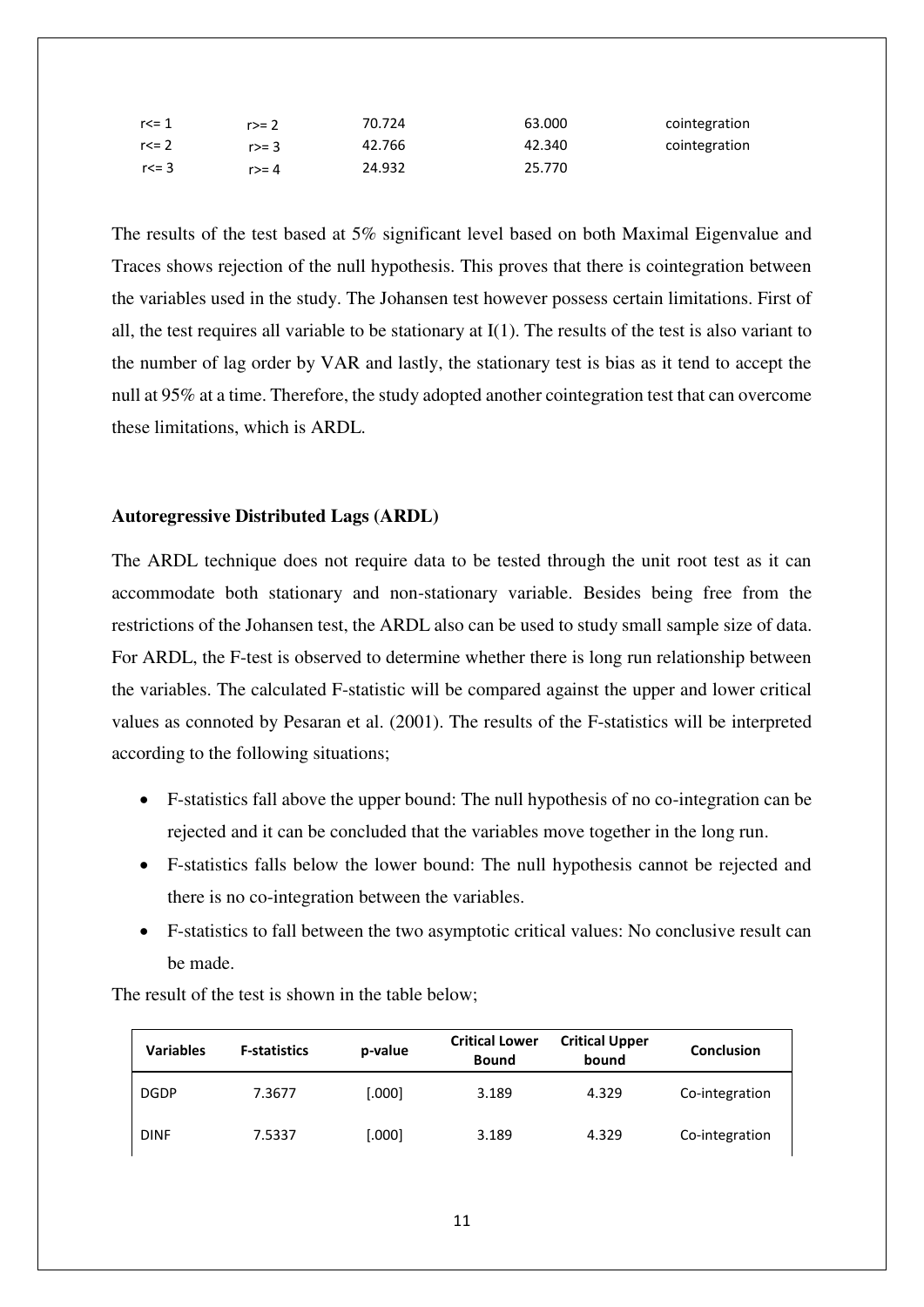| <b>DEP</b> | 2.4147 | [.040] | 3.189 | 4.329 | No co-integration |
|------------|--------|--------|-------|-------|-------------------|
| <b>DIP</b> | 4.8633 | [.000] | 3.189 | 4.329 | Co-integration    |
| <b>DXR</b> | 2.9642 | [.015] | 3.189 | 4.329 | No co-integration |

From the results, we can see that F-statistics falls above the upper bound when the variable in focus, which is GDP is set to be the dependent variable. This shows that long run relationship exists between GDP, inflation, export, import and exchange rate, and the relationship is not spurious. Though the result shows that there is no cointegration when export(EP) and exchange rate(XR) was set to be the dependent variable, ARDL test only requires one cointegration to conclude that all the variables are cointegrated. Now that the theoretical relationship among the variables is confirmed, the study will move to the next step which is to determine the causality of the variables.

### **Vector Error Correction Model (VECM)**

The Vector Error Correction Method (VECM) uses the estimated error correction term to decide whether a variable is exogeneous or endogenous. If an error correction term is found to be significant, it is an endogenous variable. On the other hand, if the error correction term is insignificant, this can be interpreted as the dependant variable being exogenous or a leader. Below is the result for the VECM test;

| $ecm1(-1)$ | Coefficient | <b>Standard Error</b> | <b>T-Ratio [Prob.]</b> | C.V. | Result     |
|------------|-------------|-----------------------|------------------------|------|------------|
| dIGDP      | $-0.028133$ | .0039352              | $-7.1490[.000]$        | 5%   | Endogenous |
| dLINF      | $-0022452$  | .0021924              | $-1.0241[.308]$        | 5%   | Exogenous  |
| dLEP       | $-028384$   | .010404               | $-2.7282[.007]$        | 5%   | Endogenous |
| dLIP       | $-024735$   | .012892               | $-1.9186[.057]$        | 5%   | Exogenous  |
| dLXR       | 0.002124    | 0.016771              | .12665[.899]           | 5%   | Exogenous  |

From the results, the study identifies two endogenous variables, which are GDP and export, whereas inflation, import and exchange rate are shown as exogenous. The results can be interpreted as inflation, import and exchange rate have information about GDP and export. This is rather logical in economic perspective. GDP and export are easily influenced by the changing of exchange rate. For instance, depreciation of the currency can enhance export competitiveness, and subsequently increase the GDP. Inflation, which is the focus of this paper,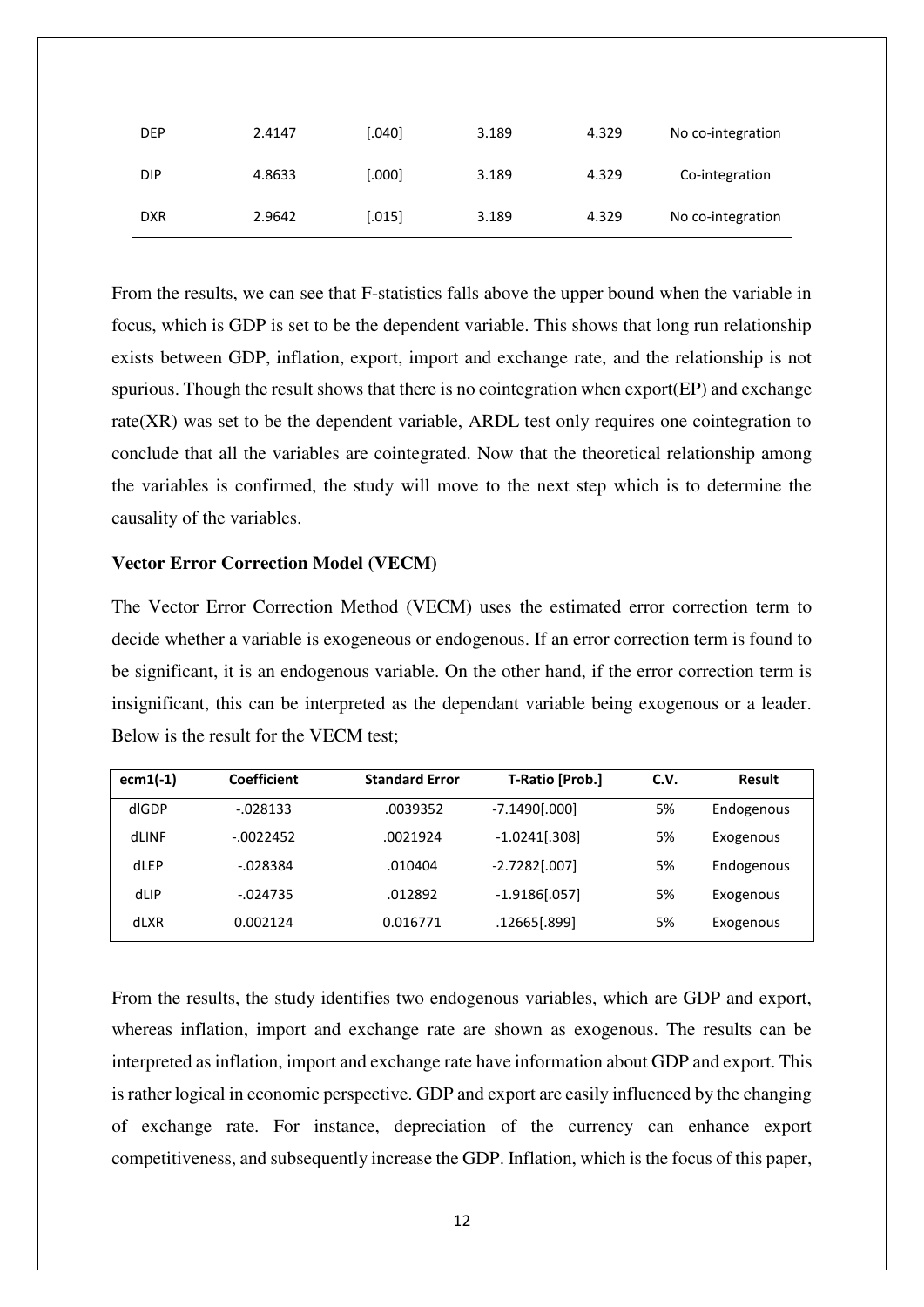is definitely going to impact export and GDP. From the common arguments as presented in the theoretical underpinnings section above, when inflation increase, the level of consumption increased and thus elevate GDP (if the relationship is positive). Likewise, increase inflation also induce production, thus increase exports.

Another information to be derived from the VECM result is the coefficient of the error term. The coefficient will show the speed of adjustment to equilibrium. If the value is closer to 1, it means a faster adjustment, and if it is closer to 0, it means rather slow adjustment. The sign of the coefficient, either positive or negative, indicates whether the variable will move away or return to the equilibrium.

From the results, it can be seen that all variables except exchange rate has negative coefficient. This means that the variables will return to equilibrium after a shock. However, since the variables show values closer to zero, it means the speed of adjustment is rather slow.

### **Variance Decomposition (VDC)**

The VECM test can only tell the absolute endogeneity or exogeneity of a variable. Thus, this study will perform variance decomposition (VDC) analysis to determine the relative exogeneity of the variables. This step is especially important to know the causal direction between the variables. There are two types of VDC test, namely generalised or orthogonalised VDC. However, since orthogonalised VDC test is rather variant to a particular ordering of the VAR, the generalised VDC will be adopted for this study. The generalised VDC is unique and does not depend on the ordering of the variable. Below are the results for the test;

| Horizon | Variable    | <b>LGDP</b> | <b>LINF</b> | <b>LEP</b> | <b>LIP</b> | <b>LXR</b> | <b>Exogeneity</b> | <b>Ranking</b> |
|---------|-------------|-------------|-------------|------------|------------|------------|-------------------|----------------|
|         | <b>LGDP</b> | 44.98%      | 1.68%       | 1.89%      | 27.49%     | 23.97%     | 44.98%            | 5              |
| 48      | <b>LINF</b> | 16.88%      | 79.92%      | 0.24%      | 1.13%      | 1.83%      | 79.92%            | 2              |
|         | <b>LEP</b>  | 2.02%       | 2.34%       | 68.68%     | 20.51%     | 6.46%      | 68.68%            | 3              |
|         | <b>LIP</b>  | 2.87%       | 0.38%       | 4.80%      | 46.62%     | 45.33%     | 46.62%            | 4              |
|         | <b>LXR</b>  | 0.39%       | 0.06%       | 0.49%      | 10.78%     | 88.28%     | 88.28%            | 1              |
|         |             |             |             |            |            |            |                   |                |
| Horizon | Variable    | <b>LGDP</b> | <b>LINF</b> | <b>LEP</b> | <b>LIP</b> | <b>LXR</b> | <b>Exogeneity</b> | <b>Ranking</b> |
|         | <b>LGDP</b> | 40.23%      | 1.75%       | 4.53%      | 26.71%     | 26.78%     | 40.23%            | 5              |
| 60      | <b>LINF</b> | 17.29%      | 79.29%      | 0.85%      | 1.39%      | 1.18%      | 79.29%            | $\overline{2}$ |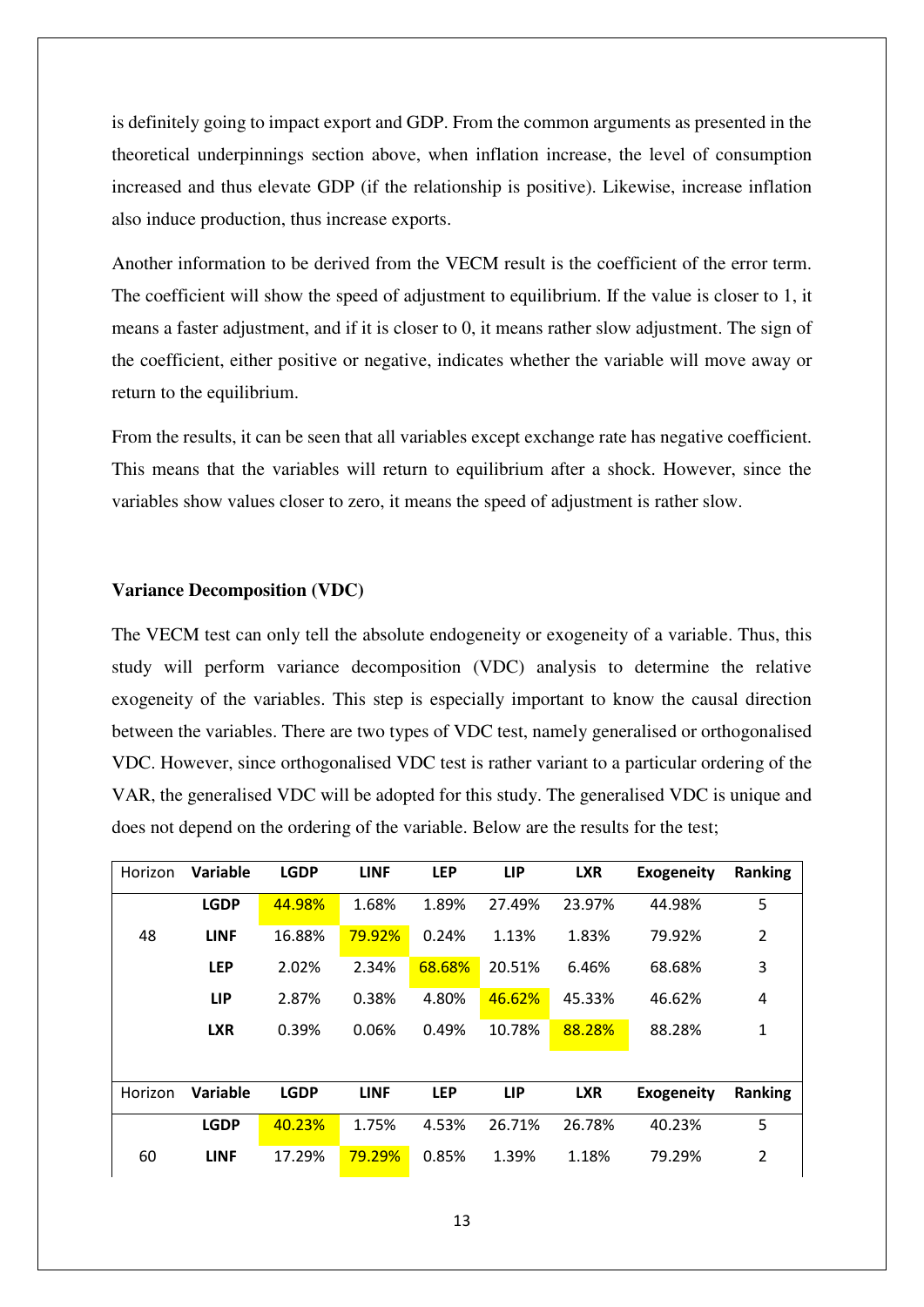| <b>LEP</b> | 1.64% |  |                                                        | 66.48% |  |
|------------|-------|--|--------------------------------------------------------|--------|--|
| LIP.       |       |  | 2.50%  0.34%  4.04% <mark>46.10%  47.02%</mark> 46.10% |        |  |
| <b>LXR</b> | 0.40% |  | 0.05%  0.50%  10.32% <mark> 88.72% </mark> 88.72%      |        |  |

In the generalised VDC, a variable is regarded as most exogenous when the forecast error variance is mostly explained by its own shock. Though there is slight deviation in the shock for import in horizon 60 (shock to exchange rate is higher), the ranking of exogeneity for both horizon shows similar result. The most exogenous variable in the study is the exchange rate, while inflation which is the focus of the study took the second place. However, the result confirms to the estimated results, by which GDP who represents economic growth is at the bottom ranking. It shows that GDP is the least exogenous variable, which also implies as the most endogenous variable based on the result of VECM previously. The causal direction of the variables is illustrated in the diagram below;



#### *Decreasing strength*

The implication of the result is, since inflation is an exogenous variable, it means that it would be difficult for the authorities to control it. An exogenous variable means a variable that is influenced by external factor. It affects the model being tested without being affected by it, its qualitative characteristics and method of generation are not specified by the model. Therefore, should the monetary authority aim to boost the economic growth by controlling inflation, the outcome of the policy may not come out as planned. Level of inflation might be affected by various other external factors, for example as featured by the study, by the exchange rate, since it is superior in exogeneity than inflation. While a monetary authority targets to keep inflation at a certain percentage using various tools such as interest rate, the outcome may come out of the monetary authority control.

After exchange rate and inflation, export comes third in exogeneity. However, as shown by prior VECM test, export is an endogenous variable. It ranks higher than import and GDP in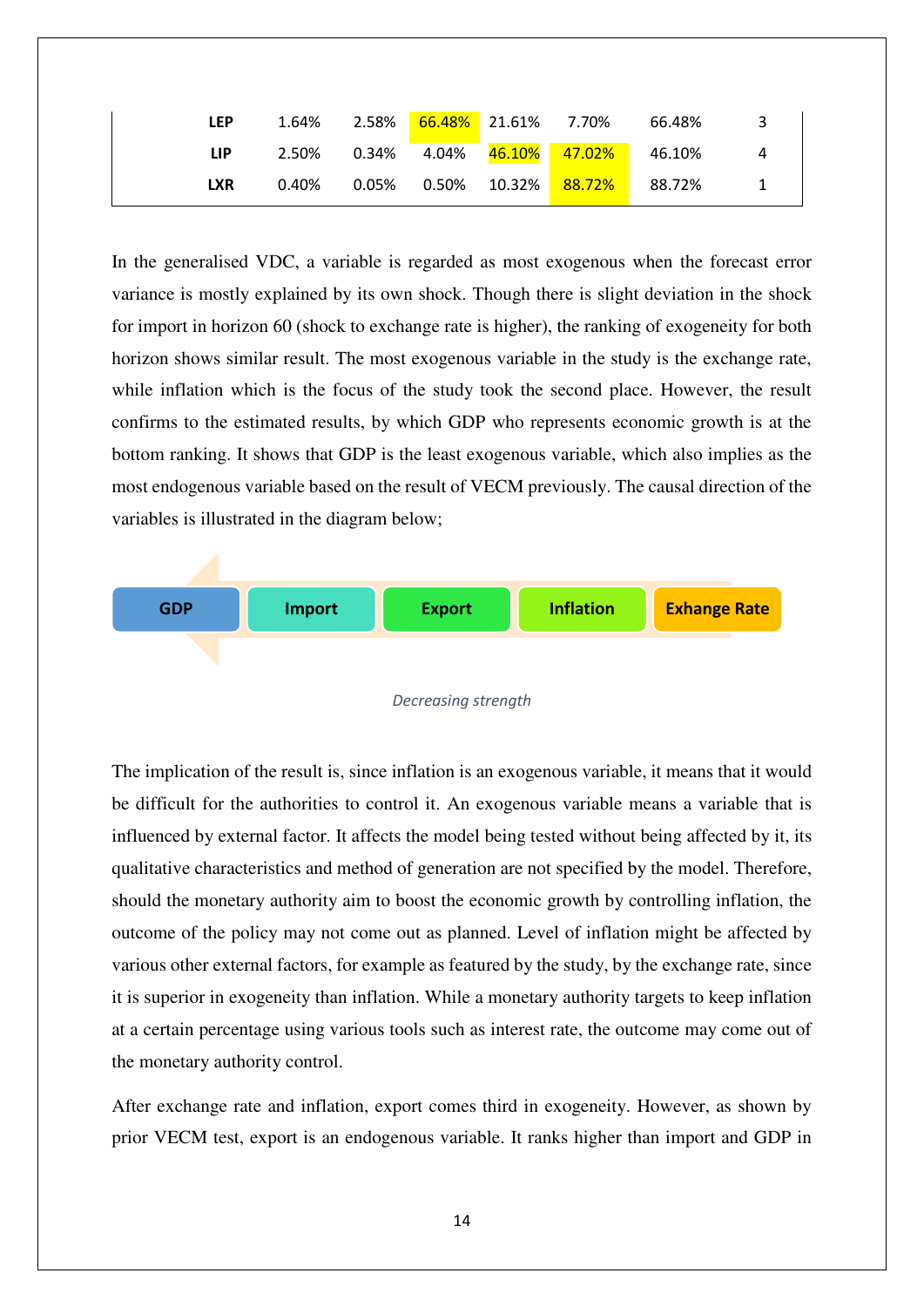terms of exogeneity, which means it might be the least endogenous compare to import and GDP. This is also logical in economic terms since GDP encompass both import and export.

Finally, GDP is the least exogenous and most endogenous among all variables studied. This is because GDP is the dependent variable in focus, and it can be easily influenced by exchange rate, inflation, import and export.

# **Impulse Response Function (IRF)**

The impulse response function (IRF) basically proves the same objective of VDC, which is to give a variable specific shock. In this study, shock is applied to the most endogenous variable, which is GDP and also the most exogenous variable, which is exchange rate. The result will be presented through graphical illustration as below;

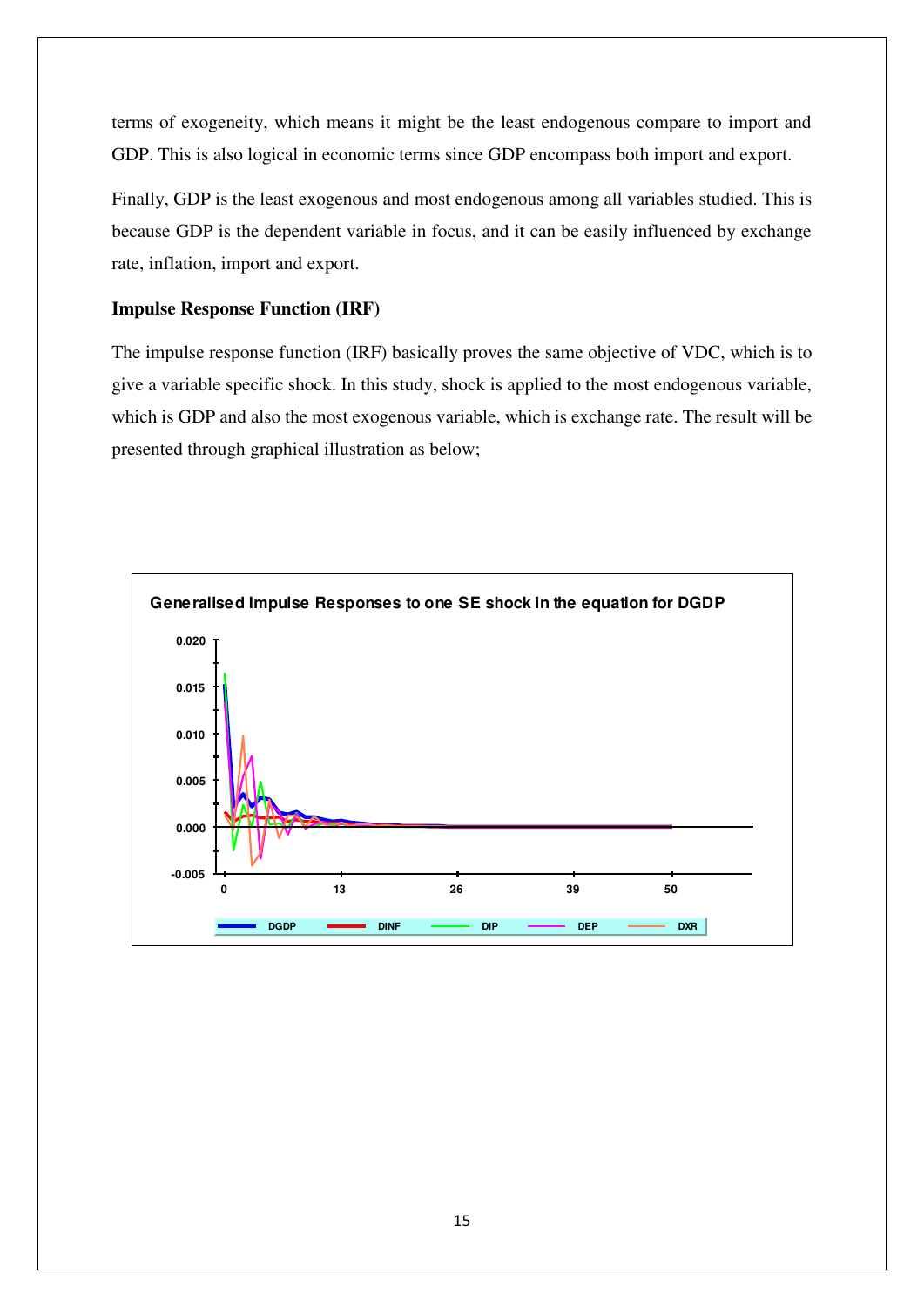

The first picture shows the graphical illustration when the variable GDP is shocked, while the second picture is the result when exchange rate is shocked. As reflected earlier in by the coefficient of the error term in the VECM test, all variables returned to the equilibrium after the shock. However, since the size of error term is quite small, the variables took longer time to return to equilibrium.

#### **Non-linear ARDL**

The applied ARDL technique in this study however, do have several limitations. Firstly, it assumes linear and symmetrical adjustment. Linearity suggest that there should be proportional change to the dependent variable in reflection of changes to the independent variable. Symmetrical adjustment means constant speed of adjustment from equilibrium. These two assumptions are generally impossible to applies to the economic variables that has dynamic interactions among each other, and whose responses to stimuli varies unpredictably. Therefore, this study will adopt another more recent technique, which is non-linear ARDL (NARDL). This technique by Shin et al. (2014) are not restrictive by the two assumptions of ARDL. NARDL test linear and non-linear co-integration while differentiating the short run and long run effects of regressors to the dependant variable.

#### **Cointegration Test**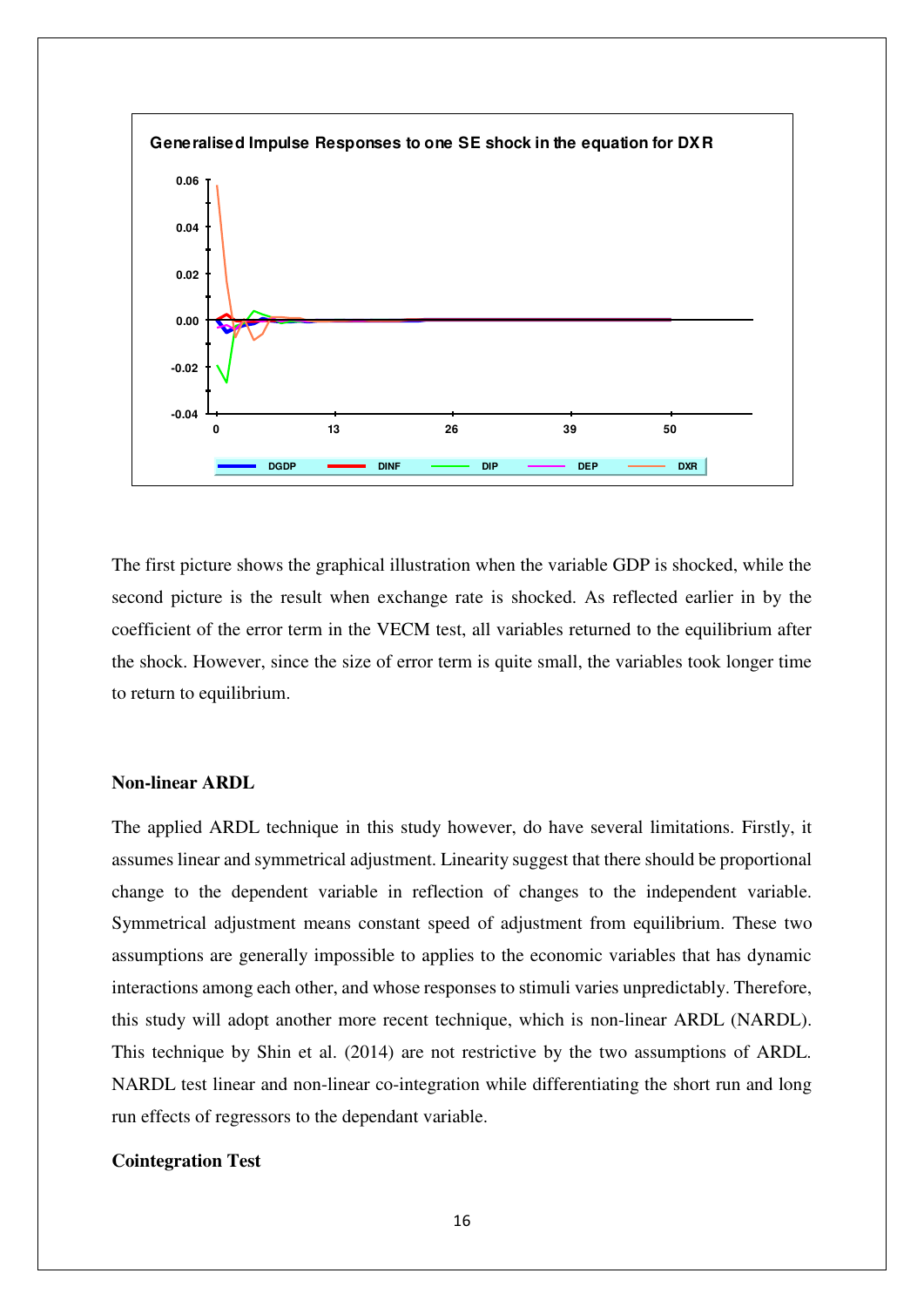| Variables | F-statistics | <b>Critical Lower</b><br><b>Critical Upper</b> |       | Conclusion     |  |
|-----------|--------------|------------------------------------------------|-------|----------------|--|
|           |              | Bound                                          | bound |                |  |
| INF       | 6.4033       | 3.17                                           | 4.14  | Co-integration |  |

#### **Wald Test for Short and Long Run Symmetry**

| Independent: Inflation rate | <b>F-statistics</b> | p-value | Selected specification |
|-----------------------------|---------------------|---------|------------------------|
| Long run                    | 70.99               | 0.000   | Asymmetry              |
| Short run                   | 0.928               | 0.339   | Symmetry               |

The NARDL test for this study only focused on two variables, which is GDP as the dependent variable and inflation as the independent variable. From the result, it can be seen that the F-stat value is more than the upper bound, therefore the result is significant. It means that inflation and GDP is cointegrated in the long run. In the Wald test for short and long run symmetry, the result shows that the result is only significant for the long run, thus we reject the null. The results can be interpreted as the relationship between inflation and GDP is not symmetry in the long run, however, their effects to each other may be symmetry in short run.

# **Concluding Remarks and Policy Implications**

The long debated relationship between inflation and economic growth has yet to find its definite answer. The various studies in regard to the two macroeconomic variables has shown mixed results. Nonetheless, the existence of long run relationship between the two is valid and was reflected by the results of this study. However, the causality test has shown that inflation is an exogenous variable, which means it is a variable that is not defined by any other variable in this study. The policy implication of this result will be, inflation should not be used as an approach to boost the economic growth; which in this study is represented by GDP. Instead, inflation could only be applied when the focus is to maintain price stability in the market. It is reasonable to emphasise that inflation targeting policy and economic growth are two entirely different macroeconomic objectives that may have conflicting effects to each other, if proven to be inversely related. Therefore, it is wise for policy makers to have this in mind when they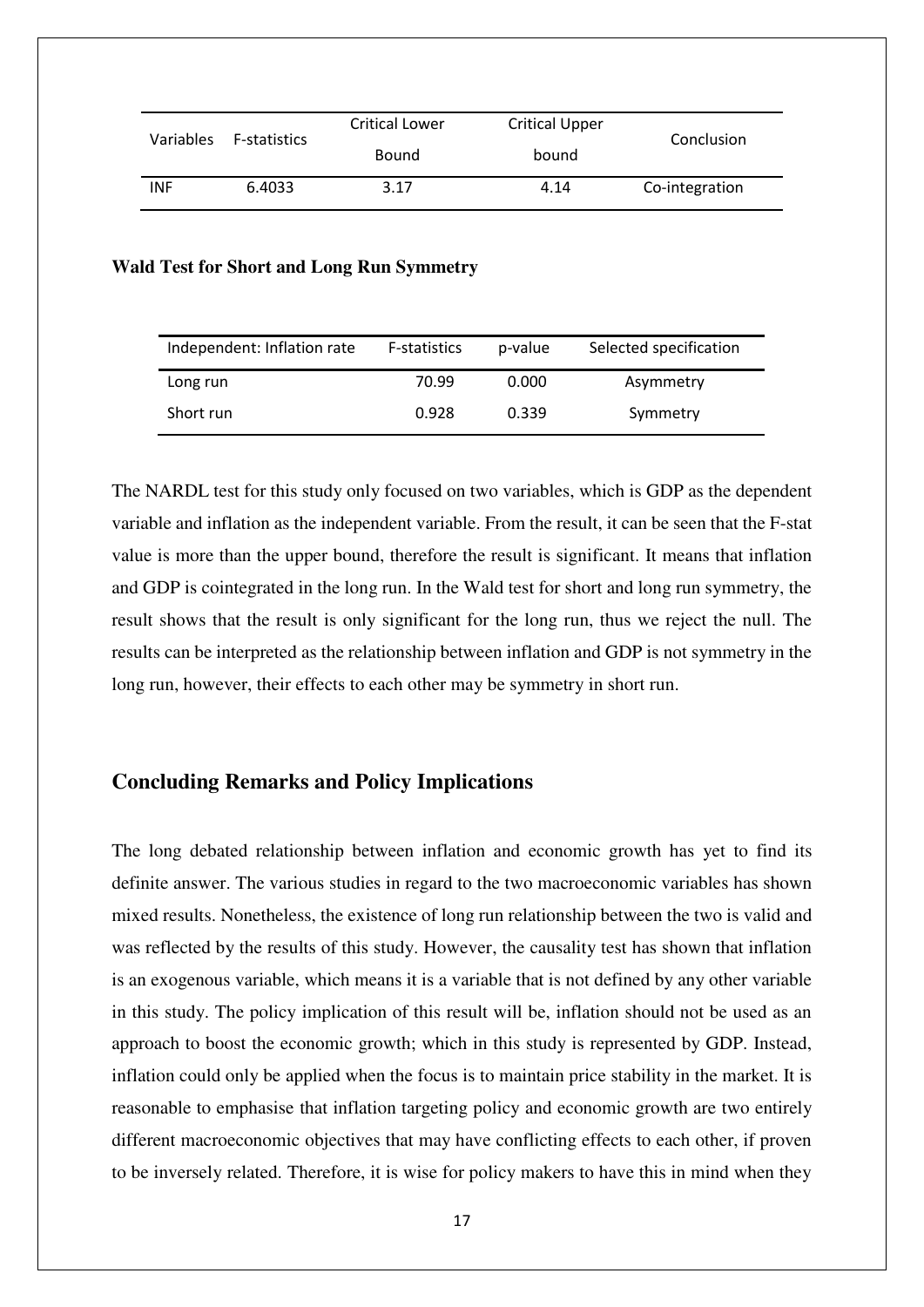seek to pursue inflation targeting policy in their respective country. Nonetheless, from this study, it is shown that inflation and economic growth have long run asymmetric relationship and the causal direction flows from inflation to GDP.

Limitations of this study will be the lack of more suitable variables that could be connected to inflation and economic growth. Besides that, when it comes to relationship between inflation and GDP, more focus has been put on the determination of the optimum level or threshold for inflation to be held at a particular country. Nonetheless, this study should serve the purpose of identifying the relationship between the two variables in the long run for South Korea. The aim of the study is significant regardless of numerous similar studies in the past, as the results varied from one country to another, and from one period to the other.

# **References**

- Ahmed, S., and Mortaza, G. (2005). Inflation and Economic Growth in Bangladesh:1981- 2005. Policy Analysis Unit (PAU), Working Paper Number: 0604.
- Chimobi, O. P. (2010). Inflation and Economic Growth in Nigeria Omoke. Journal of Sustainable Development, 3(2), 159–166.
- Dickey, D. A., and W. A. Fuller. 1979. Distribution of the estimators for autoregressive time series with a unit root. Journal of the American Statistical Association 74: 427–431.
- Engle, R. and Granger, C. (1987) Co-integration and error correction: representation, estimation and testing, Econometrica, 55, 251-276.
- Faria, J. R. and Carneiro, F.G. (2001). Does High Inflation Affect Growth in the Long and Short-run? Journal of Applied Economics, 4(1), 89-105.
- Keynes, J. M., & Keynes, J. M. (2013). Paradox of thrift. Notes.
- Kim, S., & Park, Y. (2006). Inflation targeting in Korea : a model of success ? *BIS Paper*, (31), 140–164.
- Malla, S. (1997). Inflation and Economic Growth: Evidence from a Growth Equation. mimeo, Department of Economics, University of Hawai'I at Monoa, Honolulu.
- Mallik, G. and Chowdhury A. (2001). Inflation and Economic Growth: Evidence from South